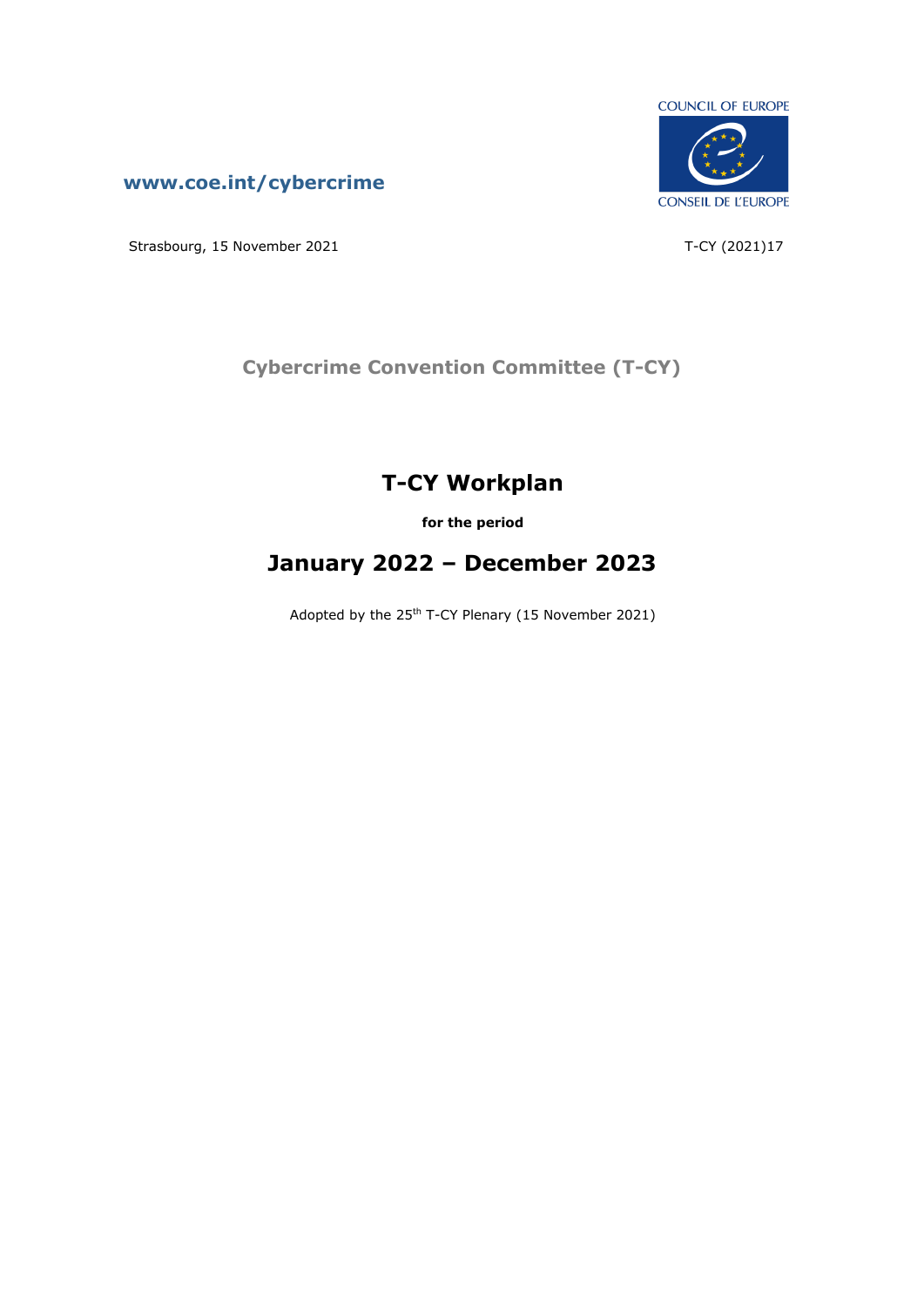## **Content**

#### **Contact**

Alexander Seger Executive Secretary Cybercrime Convention Committee (T-CY) Directorate General of Human Rights and Rule of Law Council of Europe, Strasbourg, France

Tel +33-3-9021-4506 Email: [alexander.seger@coe.int](mailto:alexander.seger@coe.int)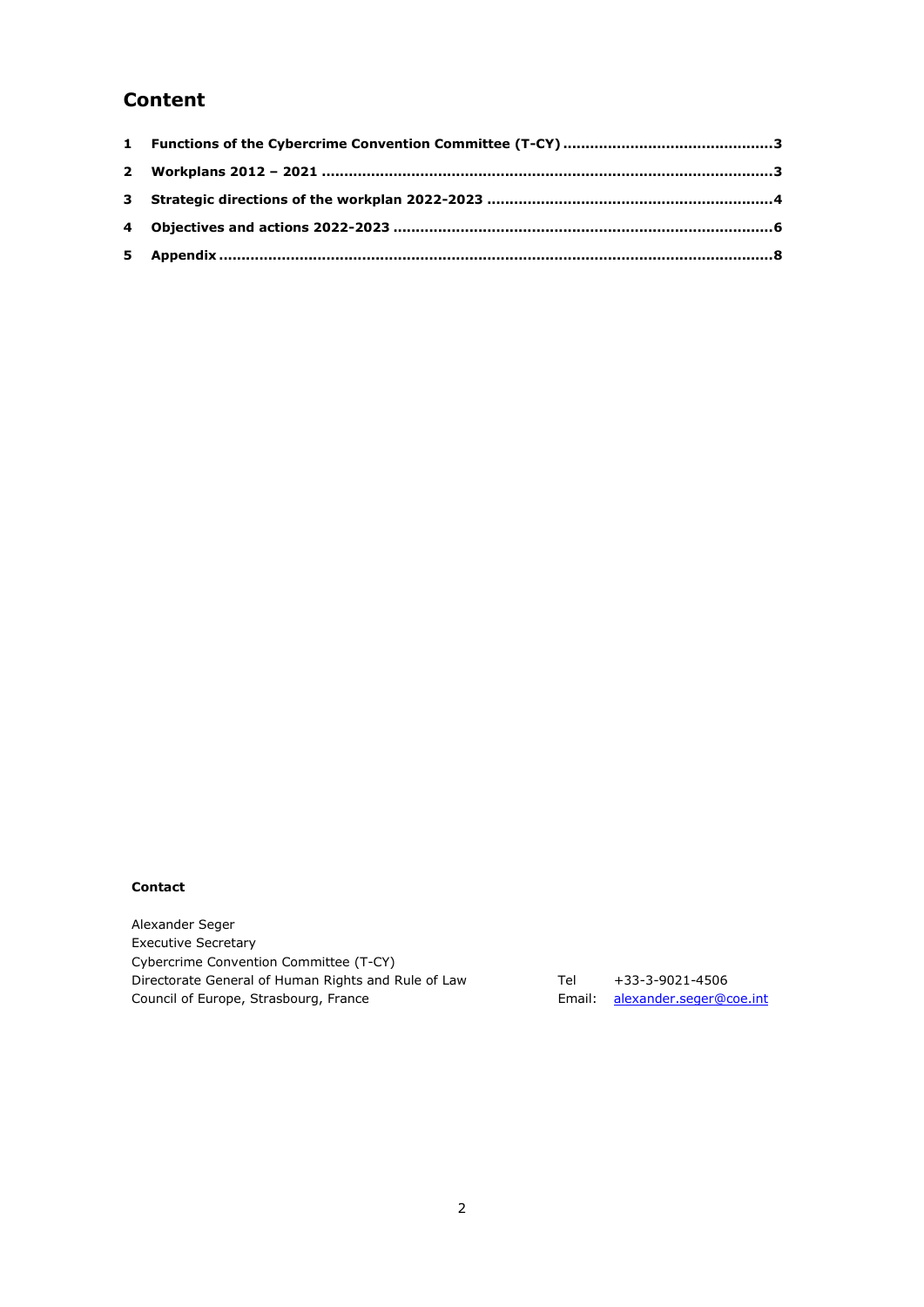### <span id="page-2-0"></span>**1 Functions of the Cybercrime Convention Committee (T-CY)**

- 1 The Cybercrime Convention Committee (T-CY) is the mechanism enabling the "Consultations of the Parties" in line with Article 46 Budapest Convention on Cybercrime which states that the Parties to the Convention "shall … consult periodically… with a view to facilitating":
	- "the effective use and implementation of this Convention";
	- "the exchange of information";
	- "the consideration of possible supplementation or amendment of the Convention".
- 2 Article 46 is thus the legal basis for the activities of the T-CY. The consultations are to be governed by a "flexible" procedure, leaving it to the Parties to decide how and when to convene.
- 3 The operation and activities of the T-CY are, therefore, defined by [Rules of Procedure](https://rm.coe.int/t-cy-rules-of-procedure/1680a00f34) as adopted by the T-CY. These state in Article 1 that in pursuance of its functions the T-CY shall:
	- Undertake assessments of the implementation of the Convention by the Parties;
	- Adopt opinions and recommendations on the interpretation and implementation of the Convention, including Guidance Notes;
	- Consider preparing draft legal instruments;
	- Adopt opinions requested by Council of Europe bodies;
	- Review the functioning of 24/7 points of contact;
	- Encourage accessions to the Budapest Convention;
	- Promote common positions of the Parties in international fora;
	- Engage in dialogue with relevant international organisations;
	- Promote capacity building;
	- Establish working groups to address specific questions.

### <span id="page-2-1"></span>**2 Workplans 2012 – 2021**

- 4 The T-CY had previously adopted an Action Plan for the period 2012 2013, a [Workplan](http://www.coe.int/t/dghl/cooperation/economiccrime/Source/Cybercrime/TCY/TCY%202013/T-CY(2013)24%20workplan%202014-15_v7adopted.pdf) for the period 2014 – 2015, a <u>Workplan</u> for 2016 – 2017, a <u>Workplan</u> for 2018 – 2019/20<sup>1</sup>, and one for <u>2021</u>. Under these workplans, the T-CY, among other things:
	- Carried out three cycles of assessments covering the **preservation** provisions of the Convention, the functioning of [mutual legal assistance](http://www.coe.int/t/dghl/cooperation/economiccrime/Source/Cybercrime/TCY/2014/T-CY(2013)17_Assess_report_v50adopted.pdf) and [sanctions and measures](https://www.coe.int/en/web/cybercrime/assessments) and ensured follow up to the recommendations of resulting from these assessments;
	- Adopted eleven [Guidance Notes;](http://www.coe.int/t/dghl/cooperation/economiccrime/Source/Cybercrime/TCY/Guidance_Notes/TCY(2013)29rev_GN%20compilation_v3.pdf)
	- Established and concluded work on [transborder access to data](http://www.coe.int/t/dghl/cooperation/economiccrime/Source/Cybercrime/TCY/2014/T-CY(2014)16_TBGroupReport_v17adopted.pdf) and on [cloud evidence;](https://www.coe.int/en/web/cybercrime/ceg)
	- Prepared [a mapping study on cyberviolence;](https://rm.coe.int/t-cy-2017-10-cbg-study-provisional/16808c4914) and adopted a recommendation leading to the setting up of [an online tool on cyberviolence;](https://www.coe.int/en/web/cybercrime/cyberviolence)
	- Prepared draft templates for [MLA requests for subscriber information](https://rm.coe.int/t-cy-2017-10-cbg-study-provisional/16808c4914) and for preservation [requests;](https://rm.coe.int/t-cy-2018-11-template-article29-request-v26-final/16808c4956)
	- Supported the process of [signatures, ratification and](http://conventions.coe.int/Treaty/Commun/ChercheSig.asp?NT=185&CM=8&DF=&CL=ENG) [accessions](http://conventions.coe.int/Treaty/Commun/ChercheSig.asp?NT=185&CM=8&DF=&CL=ENG) to the Convention. During this period, the number of Parties increased to 66 and 11 States had signed it or been invited to accede as of August 2021;
	- Contributed to the streamlining of the accession procedures to Council of Europe conventions;
	- Pursued common positions in several international meetings;
	- Promoted capacity building as an international approach and closely cooperated with the capacity building activities of the Council of Europe, in particular the Cybercrime Programme Office of the [Council of Europe \(C-PROC\)](https://www.coe.int/en/web/cybercrime/cybercrime-office-c-proc-) in Romania;

<sup>&</sup>lt;sup>1</sup> In the light of the COVID-19 Pandemic and the postponement of the 23<sup>rd</sup> T-CY Plenary from June 2020 to 30 November 2020, T-CY members had agreed in May 2020 to extend the workplan to December 2020.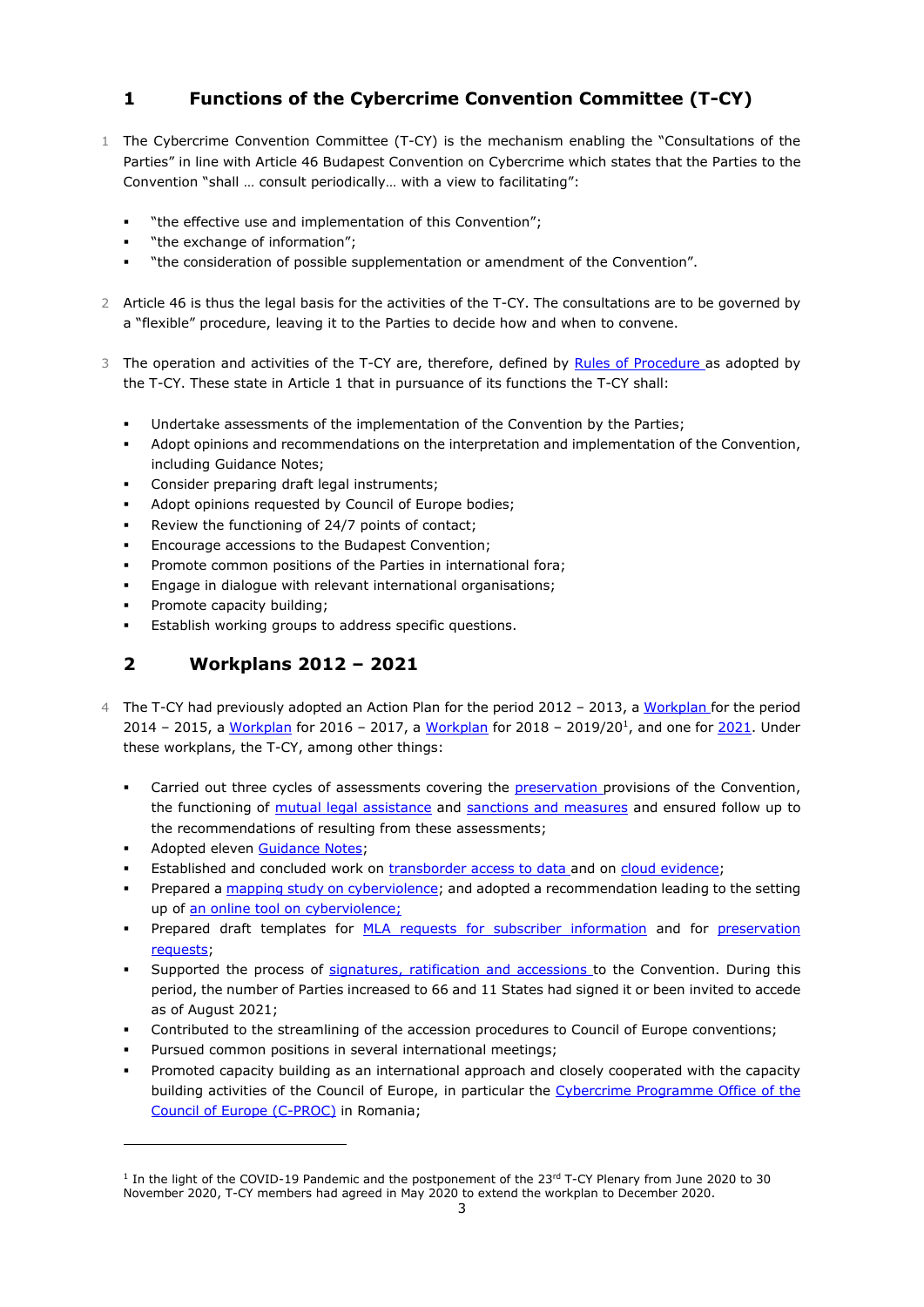- Documented the [use of the Budapest Convention in practice;](https://rm.coe.int/t-cy-2020-16-bc-benefits-rep-provisional/16809ef6ac)
- Contributed to the [Octopus Community](https://www.coe.int/en/web/octopus/home) with its country wikis, legal profiles and tool on international cooperation;
- Invited additional international organisations to join the T-CY as observers;
- Doubled the number of annual meetings; and importantly
- Launched and finalised the negotiation of the Second Additional Protocol to the Budapest [Convention on enhanced cooperation and disclosure of electronic evidence.](https://www.coe.int/en/web/cybercrime/t-cy-drafting-group)
- 5 With this important work accomplished, including the successful negotiations on the Second Additional Protocol (2AP), the Budapest Convention will remain highly relevant for years to come.

#### <span id="page-3-0"></span>**3 Strategic directions of the workplan 2022-2023**

- 6 Following the conclusion of the negotiations of the 2AP in 2021, the T-CY will be able to resume its core functions in 2022-2023. However, the T-CY will also need to support the anticipated opening for signature and subsequent entry into force and implementation of the 2AP, assume additional functions pursuant to the 2AP and follow up on some issues that have resulted from the protocol negotiations.
- 7 The T-CY will also need to consider, if and when appropriate, legal, policy or technological developments as well as good practices, for example with respect to ransomware, cryptocurrencies or artificial intelligence.
- 8 Following adoption by the UN General Assembly of Resolution 74/247 (December 2019), a new treaty process related to cybercrime commenced in 2021 at the level of the United Nations. T-CY members should cooperate to ensure that any future UN agreement is consistent with the principles of the Budapest Convention on Cybercrime including by providing for the necessary human rights and rule of law safeguards.
- 9 In the light of this, the objectives of the T-CY in 2022-2023 are as follows:
	- Objective 1: Support signature and ratification of the Second Additional Protocol to the Budapest Convention

It is expected that the 2AP will be opened for signature in Spring 2022. Preparatory work will be required in Parties to the Convention to permit signature by their representatives. T-CY members are encouraged to facilitate this process. The T-CY Bureau and T-CY members are also encouraged to raise awareness of this Protocol and its benefits, provide an understanding of the Protocol's provisions, and assist interested States in identifying the necessary steps towards signature and ratification.

Objective 2: Support the quality of implementation of the Convention and its Protocols by the Parties

The preparation of Guidance Notes and assessments of implementation of the Convention are among the core functions that the T-CY will assume following the completion of negotiations of the Second Additional Protocol. The  $4<sup>th</sup>$  cycle of assessments will thus be initiated under this objective. Furthermore, the T-CY will coordinate with the Cybercrime Programme Office of the Council of Europe (C-PROC) regarding capacity building activities in support of the Convention and its Protocols.

Objective 3: Enlarge membership in the Convention on Cybercrime

The effectiveness of the Convention increases the more States join them. Therefore, the T-CY will engage in dialogue with States that already signed it or been invited to accede to encourage completion of the process of ratification or accession. The T-CY will also reach out to other States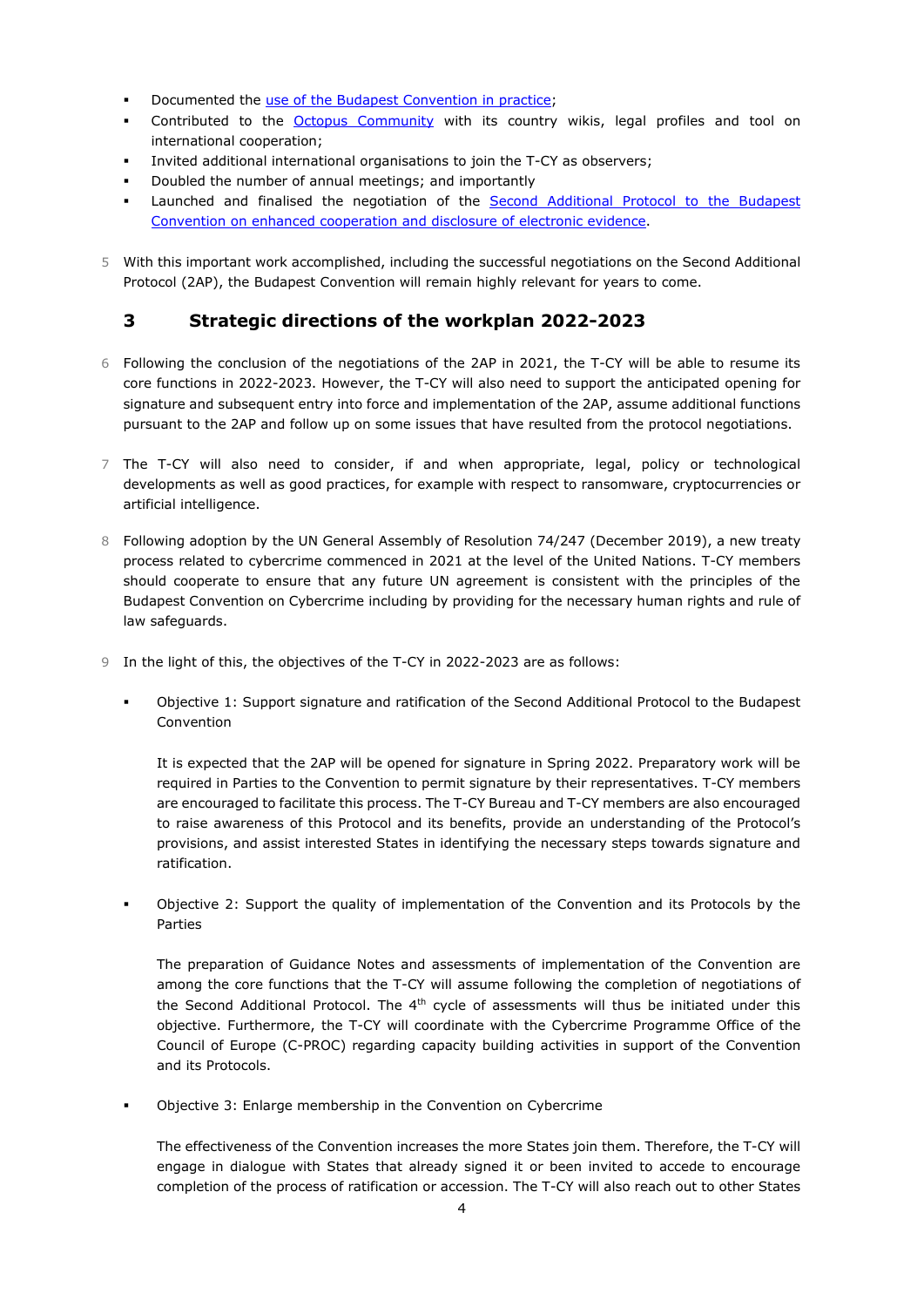prepared to implement the provisions of the Convention and engage in effective international cooperation in order to encourage accession.

Objective 4: Ensure the continued relevance of the Budapest Convention

During the preparation of the 2AP, two issues were considered important by Parties, although it was not feasible to include them in the Protocol. It was agreed that more work was needed by the T-CY on these topics, that is, "extension of searches" and "undercover investigations by means of computer systems". A T-CY working group will be established to follow up and identify solutions.

Consideration of significant legal, policy or technological developments related to cybercrime and electronic evidence is also among the core functions of the T-CY, and this may include, if and when appropriate, topics such as ransomware, crypto-currencies or artificial intelligence.

Cybercrime and electronic evidence are transversal challenges that affect other areas of work of the Council of Europe. Therefore, the T-CY will need to increase the engagement with other relevant bodies of the organisation. Examples include the Lanzarote Convention Committee regarding the protection of children against online sexual exploitation and sexual abuse, the Consultative Committee on Data Protection, the Steering Committee on Counter-Terrorism (CDCT), the MONEYVAL anti-money laundering evaluation mechanism or bodies dealing with [artificial intelligence.](https://www.coe.int/en/web/artificial-intelligence/home)

Especially with the new Protocol, the Budapest Convention will remain the most relevant international treaty on cybercrime in the years to come. However, it will also be necessary to ensure that the principles of this treaty are taken into account as additional international responses are being developed, including in the follow up to UN General Assembly Resolution 74/247 (December 2019). The T-CY will continue to facilitate coordination and common positions by the Parties to rely on the experience of the Budapest Convention so that international responses are effective, meet human rights and rule of law requirements, and maintain a free and open Internet.

Objective 5: Review the financial resourcing of the Committee

Implementation of the Workplan 2022–2023 requires resources. It is recalled that T-CY 9 (June 2013) agreed on [co-funding the T-CY](http://www.coe.int/t/dghl/cooperation/economiccrime/Source/Cybercrime/TCY/TCY%202013/T-CY(2013)19_tcy_funding_v6.pdf) through voluntary contributions. A number of Parties have since provided voluntary contributions to the project [Cybercrime@Octopus](http://www.coe.int/t/dghl/cooperation/economiccrime/cybercrime/Cybercrime@Octopus/3021_octo_summary_V11.pdf) and, since 2021, to the [Octopus Project.](https://www.coe.int/en/web/cybercrime/octopus-project) These helped ensure the functioning of the T-CY so far. However, extrabudgetary funding will remain essential given increased requirements related to growing membership in the Convention and the launch of the Second Additional Protocol.

10 These priorities can be translated into the following actions.<sup>2</sup>

<sup>&</sup>lt;sup>2</sup> This is with the understanding that the support of a Party regarding actions related to the First or Second Additional Protocol may be subject to its status regarding these instruments.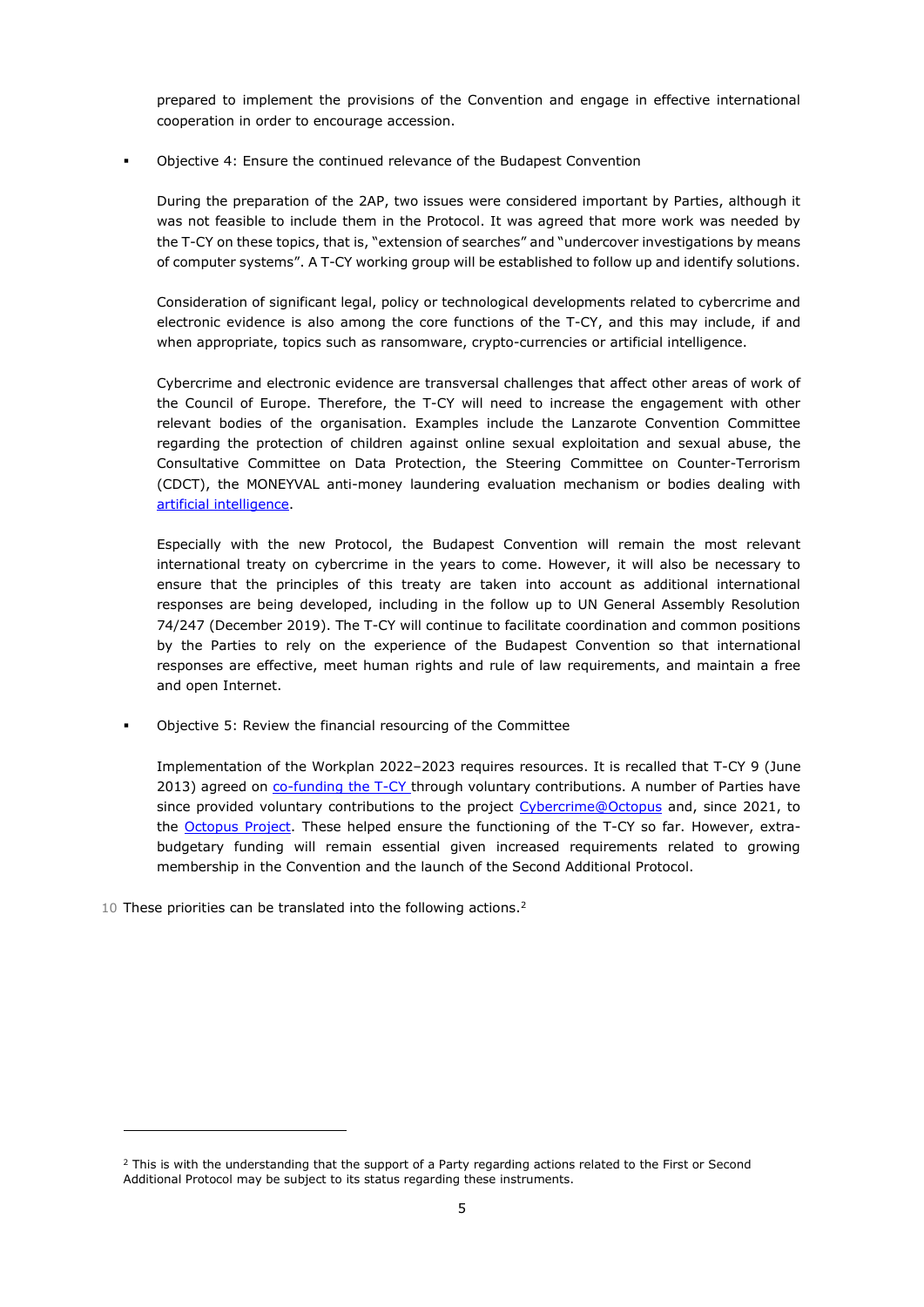## <span id="page-5-0"></span>**4 Objectives and actions 2022-2023**

| <b>Objective 1</b> | Support signature and ratification of the Second Additional Protocol to<br>the Budapest Convention                                                                                                                                                                                                                                                                                                                                                                                                                                                                                                                                                                                                                                                                                         |
|--------------------|--------------------------------------------------------------------------------------------------------------------------------------------------------------------------------------------------------------------------------------------------------------------------------------------------------------------------------------------------------------------------------------------------------------------------------------------------------------------------------------------------------------------------------------------------------------------------------------------------------------------------------------------------------------------------------------------------------------------------------------------------------------------------------------------|
| Action 1.1         | Support the opening for signature of the 2AP in Spring 2022, including<br>T-CY members to facilitate domestic procedures to permit signature;<br>٠<br>T-CY Bureau and members to raise awareness and provide explanations of<br>٠<br>the Protocol.                                                                                                                                                                                                                                                                                                                                                                                                                                                                                                                                         |
| Action 1.2         | Prepare a concept regarding additional functions of the T-CY and Secretariat<br>emanating from the 2AP.                                                                                                                                                                                                                                                                                                                                                                                                                                                                                                                                                                                                                                                                                    |
| Action 1.3         | Policy dialogue and other assistance to promote implementation and ratification<br>of the 2AP in addition to the Convention and the First Additional Protocol.                                                                                                                                                                                                                                                                                                                                                                                                                                                                                                                                                                                                                             |
| <b>Objective 2</b> | Support the quality of implementation of the Convention and its<br><b>Protocols by the Parties</b>                                                                                                                                                                                                                                                                                                                                                                                                                                                                                                                                                                                                                                                                                         |
| Action 2.1         | Prepare Guidance Notes to facilitate the application of the Convention by the<br>Parties.                                                                                                                                                                                                                                                                                                                                                                                                                                                                                                                                                                                                                                                                                                  |
| Action 2.2         | Initiate the 4 <sup>th</sup> cycle of assessments in 2022-2023.                                                                                                                                                                                                                                                                                                                                                                                                                                                                                                                                                                                                                                                                                                                            |
| Action 2.3         | Ensure compliance by Parties with Article 35 (24/7 points of contact)<br>Secretariat to update the directory of contact points and to inform the T-CY<br>٠<br>should issues arise;<br>Parties to follow up at domestic levels if necessary.<br>٠                                                                                                                                                                                                                                                                                                                                                                                                                                                                                                                                           |
| Action 2.4         | Share experience in the implementation of the Protocol to the Budapest<br>Convention on Xenophobia and Racism (ETS 189) by its Parties.                                                                                                                                                                                                                                                                                                                                                                                                                                                                                                                                                                                                                                                    |
| Action 2.5         | Promote capacity building through the Cybercrime Programme Office of the<br>Council of Europe (C-PROC) in Bucharest.                                                                                                                                                                                                                                                                                                                                                                                                                                                                                                                                                                                                                                                                       |
| <b>Objective 3</b> | Enlarge membership in the Convention on Cybercrime                                                                                                                                                                                                                                                                                                                                                                                                                                                                                                                                                                                                                                                                                                                                         |
| Action 3.1         | Engage in policy dialogue with States that have signed or been invited to accede<br>to the Convention but are not yet Parties in view of completing the process of<br>ratification or accession. This may include T-CY missions to these countries.                                                                                                                                                                                                                                                                                                                                                                                                                                                                                                                                        |
| Action 3.2         | Support accession by States:<br>Encourage States with the necessary level of legislation and capacities to<br>٠<br>request accession to the Budapest Convention;<br>Once an accession request and supplementary information have been<br>٠<br>received, T-CY members<br>participate actively in the consultations<br>within<br>their<br>to<br>governments to reach a decision on the request;<br>to seek to have their governments participate actively in<br>discussions on accession requests in CoE bodies;<br>Parties to the Convention and the Council of Europe to provide or facilitate<br>targeted technical assistance, if necessary, to help meet necessary<br>requirements, either through the capacity building programmes of the CoE<br>or other bi- or multilateral actions. |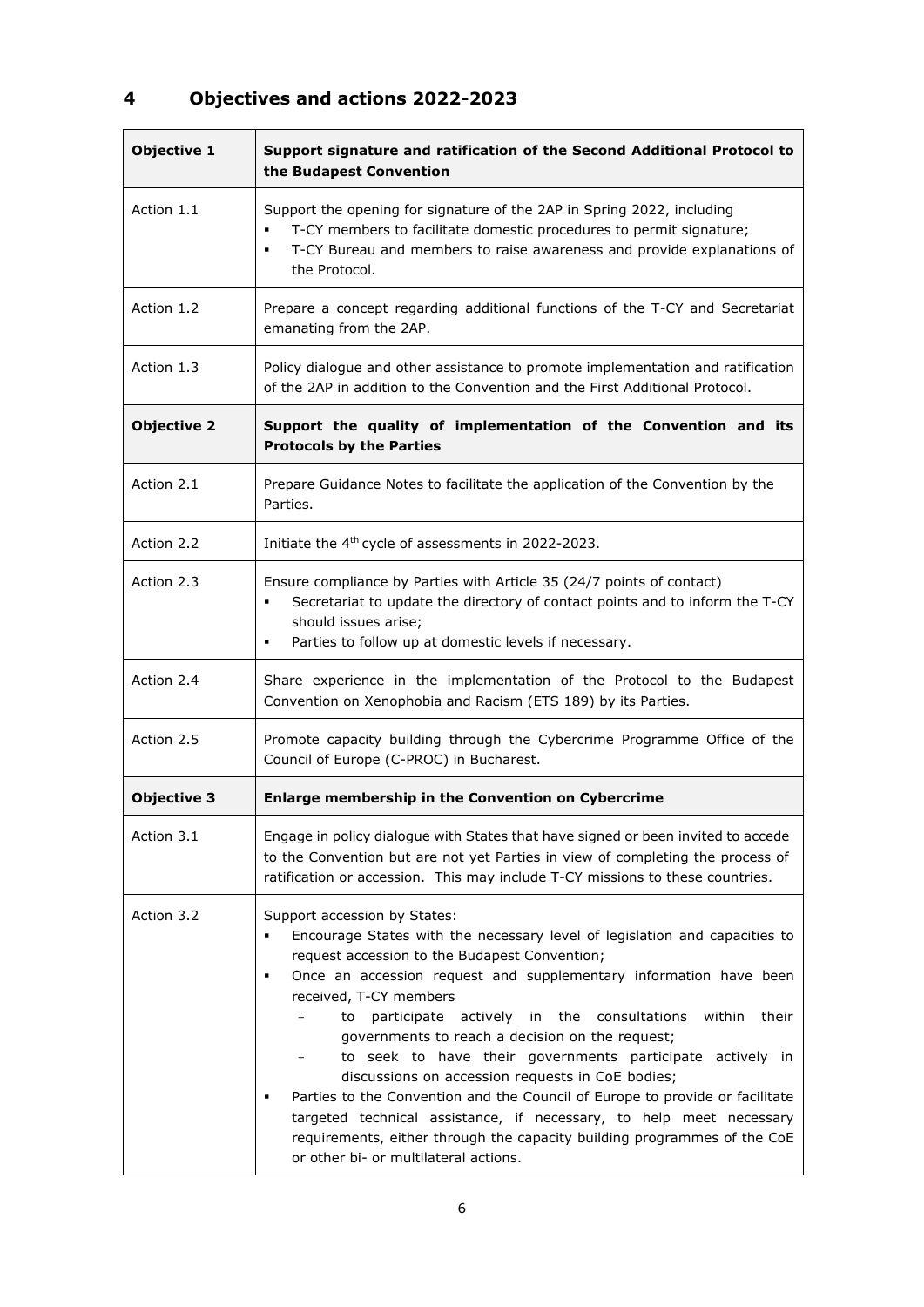| <b>Objective 4</b> | <b>Ensure the continued relevance of the Budapest Convention</b>                                                                                                                                                                                                                            |
|--------------------|---------------------------------------------------------------------------------------------------------------------------------------------------------------------------------------------------------------------------------------------------------------------------------------------|
| Action 4.1         | Establish a working group to follow up to the 2AP drafting process on the issues<br>of "extension of searches" and "undercover investigations by means of computer<br>systems".                                                                                                             |
| Action 4.2         | Identify and document significant legal, policy or technological developments as<br>well as good practices, including, if and when appropriate, with respect to<br>ransomware, cryptocurrencies or artificial intelligence and challenges related to<br>cybercrime and electronic evidence. |
| Action 4.3         | Ensure transversal coordination with relevant Council of Europe bodies and<br>appoint T-CY members to participate in the work of relevant committees.                                                                                                                                       |
| Action 4.4         | Ensure close coordination between the Parties, ensure representation of the T-<br>CY and facilitate common positions in relevant international meetings on<br>cybercrime.                                                                                                                   |
| Action 4.5         | Facilitate outreach to States interested in the experience of the Budapest<br>Convention and its Protocols.                                                                                                                                                                                 |
| <b>Objective 5</b> | Review the financial resourcing of the Committee                                                                                                                                                                                                                                            |
| Action 5.1         | The Secretariat to inform the T-CY at each Plenary on the status of T-CY financing<br>in the light of the decision taken by the T-CY at the 9 <sup>th</sup> Plenary (June 2013).                                                                                                            |
| Action 5.2         | If necessary, T-CY to take further decisions to ensure co-financing of the T-CY.                                                                                                                                                                                                            |